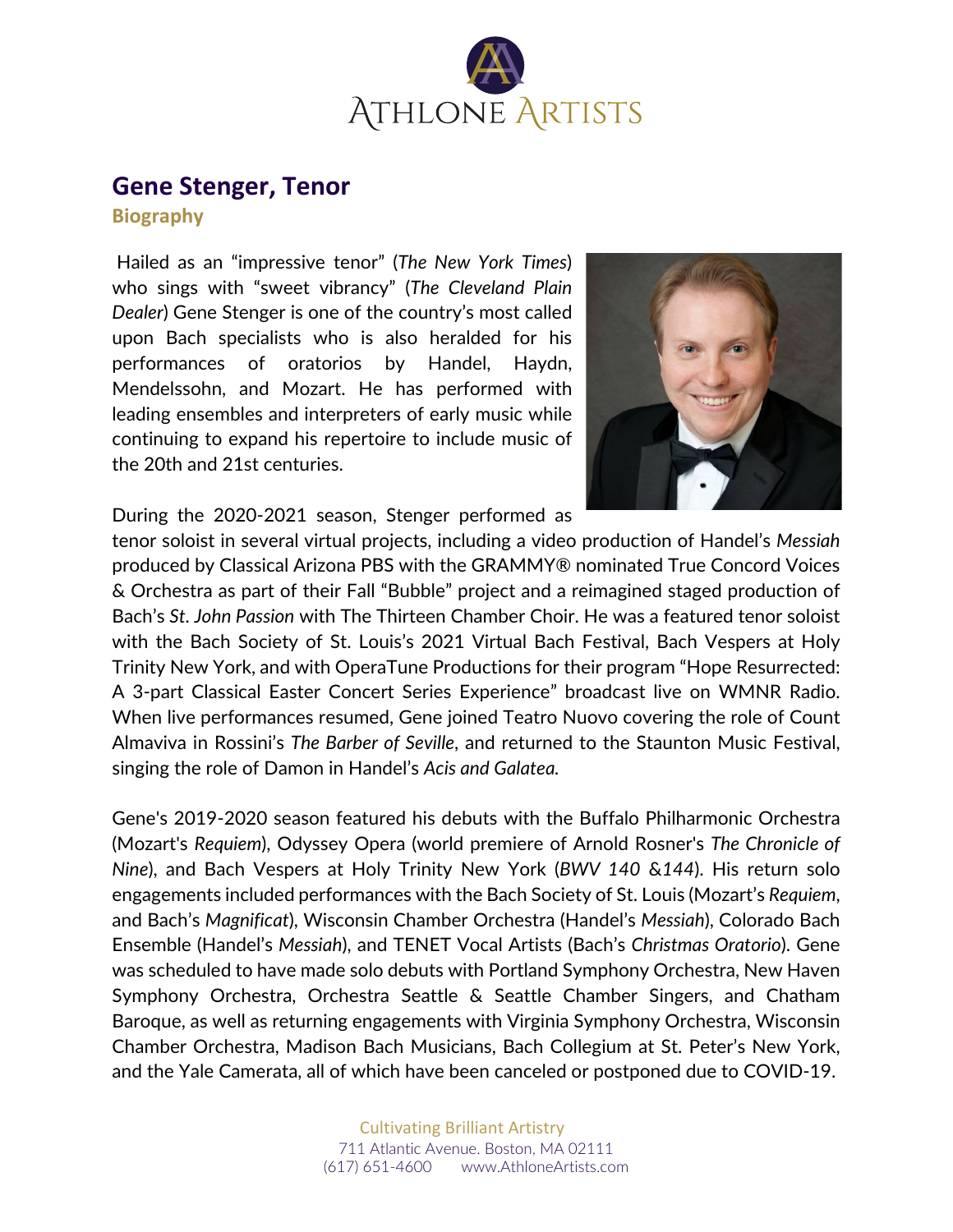

His 2018-2019 season ATHLONE ARTISTS featured debuts with the Staunton Music Festival (Handel's *Theodora*, and Bach's *St. Matthew Passion*), Bach Akademie Charlotte (Bach's *Magnificat*, and *St. Matthew Passion*), the Harvard Baroque Orchestra (Handel's *Judas Maccabeus*), Emmanuel Music (*BWV 24* & *28*), and the Wisconsin Chamber Orchestra (Handel's *Messiah*). His return solo engagements included performances with the Virginia Symphony Orchestra (Handel's *Messiah*), TENET Vocal Artists (Handel's *Messiah,* and Bach's *St. Matthew Passion*), the Baldwin Wallace University Bach Festival (*BWV 4*), the Oregon Bach Festival (*BWV 74*), and Bach Collegium at St. Peter's New York (Bach's *St. John Passion*).

Mr. Stenger has also made appearances with the Internationale Bachakademie Stuttgart, performing as the tenor soloist in Bach's *St. Matthew Passion* under the baton of Helmuth Rilling, which included an international tour in both Germany, and South America, and was featured in a documentary about Rilling's life entitled *Ein Leben mit Bach* (A Life with Bach), the American Classical Orchestra, Voices of Ascension, the Northeast Pennsylvania Bach Festival, the Yale Symphony Orchestra at Carnegie Hall, the Yale Schola Cantorum at Lincoln Center, and has also performed a solo quartet version of David Lang's *The Little Match Girl Passion* at the Metropolitan Museum of Art.

Stenger has performed chamber music with ensembles including the GRAMMY® awardwinning Apollo's Fire: the Cleveland Baroque Orchestra, the Handel and Haydn Society, the GRAMMY® nominated True Concord Voices and Orchestra, the GRAMMY® nominated Choir of Trinity Wall Street, the Clarion Music Society, and the Yale Choral Artists.

Stenger's opera credits include Tonio-cover (*La fille du Régiment*), King Kaspar (*Amahl and the Night Visitors*), and El Remendado (*Carmen*) with Opera Fort Collins, where he served as an Apprentice Artist with the company from 2010-2013. Additional opera roles include Paolino (*Il matrimonio segreto*), Peter Quint-cover (*Turn of the Screw*), the roles of Pirelli and The Beadle (*Sweeney Todd*), and Marco Palmieri (*The Gondoliers*) with the Charles and Reta Ralph Opera Center, Pygmalion-cover (*Pygmalion*) with the American Bach Soloists Academy, Albert Herring (*Albert Herring*) with Opera in the Ozarks, and the role of the Stage Manager in the Ohio premiere of Ned Rorem's *Our Town* with Baldwin Wallace University Opera. Internationally, Gene has performed Ferrando (*Cosi fan tutte*) with Opera Orvieto, and has also participated in an opera scenes exchange program with students from East China Normal University in Shanghai, China.